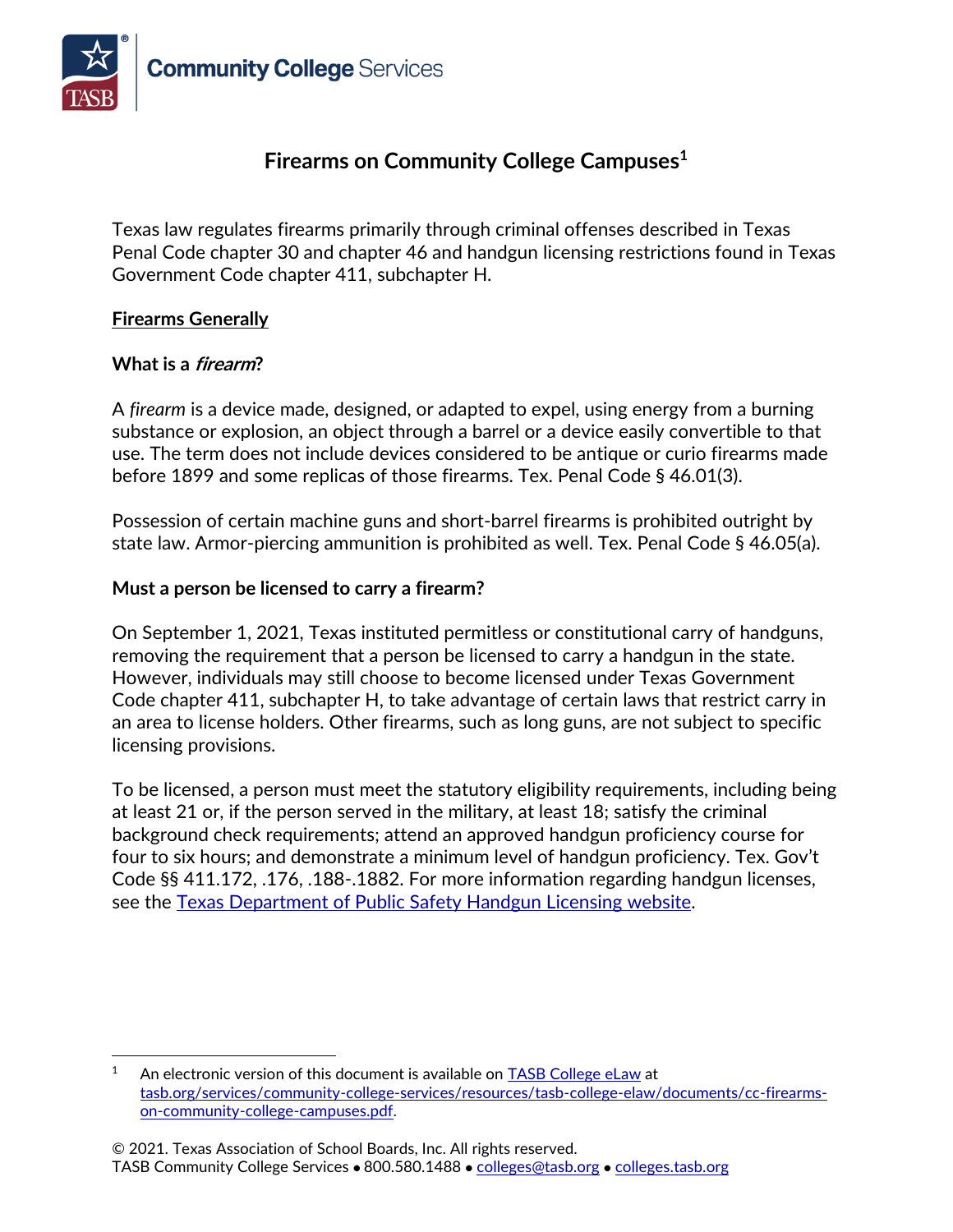## **Who may carry a firearm?**

To legally carry a handgun away from the person's premises or if not on the way to or in the person's motor vehicle or watercraft, a person must be at least 21. The person also must not have been convicted of a disorderly conduct offense involving a weapon, assault with bodily injury, deadly conduct, or terroristic threat, or disorderly conduct for discharging a firearm in a public place other than a road or shooting range or displaying a weapon in a manner calculated to cause alarm within the past five years. Tex. Penal Code § 46.02(a).

A person is prohibited from carrying when intoxicated with certain exceptions. Tex. Penal Code § 46.02(a-6).

Additionally, Texas law provides exceptions to Texas Penal Code sections 46.02 and 46.03, authorizing the following officials to bring firearms onto the premises of a community college:

- on or off duty peace officers or special criminal investigators;
- authorized and on-duty parole officers;
- authorized and on-duty community supervision and corrections department officers;
- active judicial officers licensed to carry handguns;
- honorably retired peace officers and qualified retired law enforcement officers, including former federal criminal investigators and former reserve law enforcement officers, with proper identification;
- U.S. attorneys and assistant U.S. attorneys, the attorney general and assistant attorneys general, district attorneys and assistant district attorneys, criminal district attorneys, county attorneys, or municipal attorneys licensed to carry handguns;
- bailiffs designated to escort active judicial officers and licensed to carry handguns;
- juvenile probation officers authorized to carry firearms; and
- while providing emergency services, volunteer emergency services personnel who are licensed to carry.

Tex. Penal Code § 46.15(a).

Violations of Section 46.02 are punishable as a Class A misdemeanor, with two exceptions. A person commits a second-degree felony if the person is a felon or a third-degree felony if the person has been convicted of certain family violence offenses or is subject to a protective order and carries the handgun off the person's premises or outside of the person's motor vehicle or watercraft. Tex. Penal Code § 46.02(b), (e).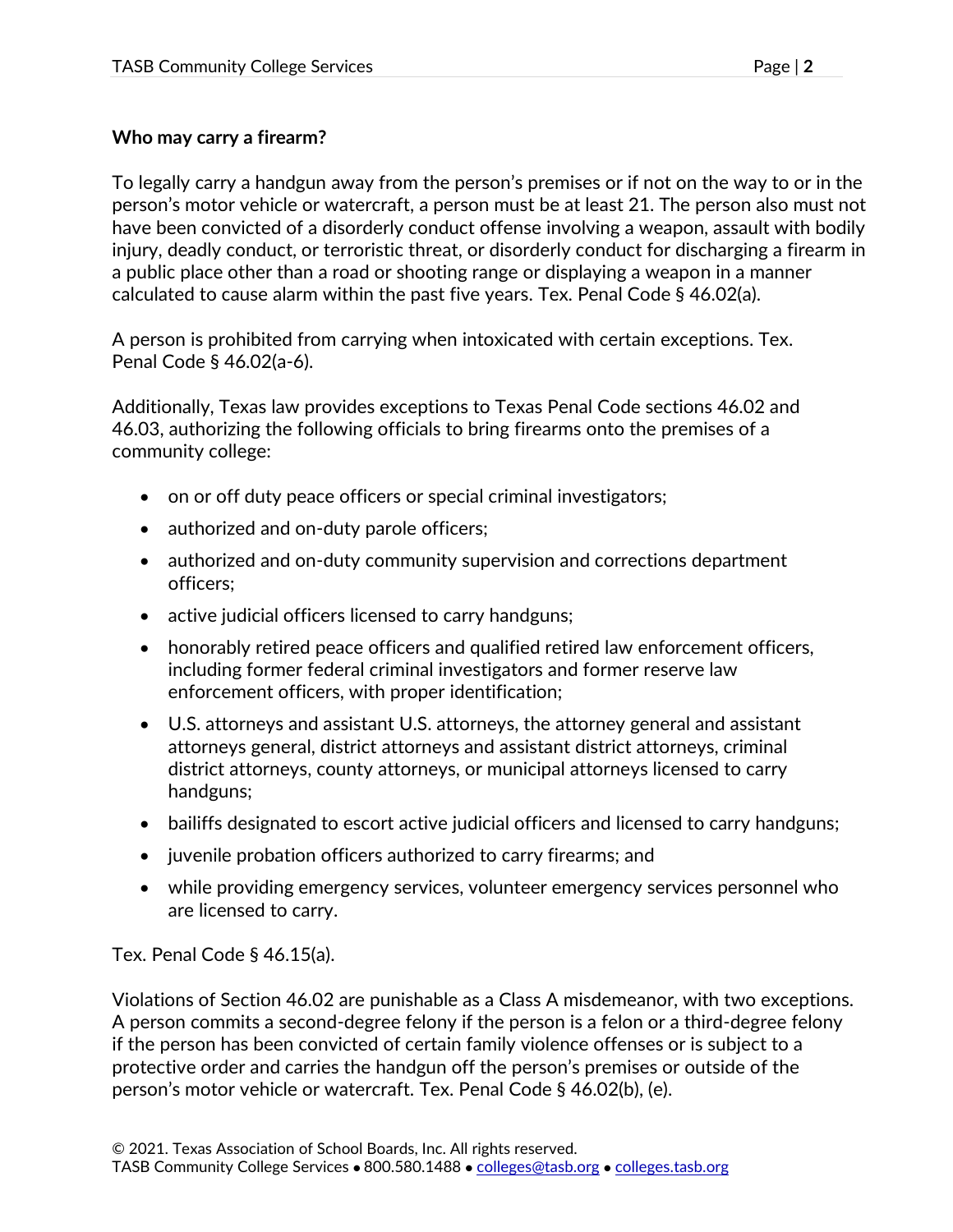### **Where are firearms prohibited?**

With the exception of members of the military and court officers executing their duties, individuals, even handgun license holders, are prohibited by Texas Penal Code section 46.03 from intentionally, knowingly, or recklessly possessing or going with a firearm:

- on the premises of a school or an educational institution unless granted permission by the school or institution or the person is a license holder carrying a concealed handgun on an institution of higher education's premises;
- on the grounds or in a building where an activity sponsored by a school or an educational institution is being held, unless granted permission by the school or institution or the person is a license holder carrying a concealed handgun to an activity sponsored by an institution of higher education;
- in the school or educational institution's passenger transportation, unless granted permission by the school or institution or the person is a license holder carrying a concealed handgun in an institution of higher education's vehicle;
- on the premises where a high school, collegiate, or professional sporting event or interscholastic event is taking place, unless the person is a participant in an event where the firearm is used;
- in the room or rooms where a properly posted open meeting, subject to the Texas Open Meetings Act (OMA), of a governing body, including a college board of trustees, is taking place;
- on the premises of a business with a permit or license to sell alcohol if the majority of the business is the sale or service of alcohol for on-site consumption;
- at the premises of a polling place during early voting or on election day; and
- on the premises of or offices used by a court without the court's written authorization.

Tex. Penal Code § 46.03(a), (d). *See* Op. Tex. Att'y Gen. No. KP-50 (2015) (concluding that Section 46.03 prohibits firearms anywhere that a school activity occurs, even if that location does not meet the statutory definition of *premises*). See also TASB Policy CHF(LEGAL).

*Premises* is defined as a building or portion of a building, but not a parking garage. Tex. Penal Code § 46.03(c)(4).

In the case of the first three locations listed above, an educational institution may permit carry of firearms through a written regulation or through written authorization. Tex. Penal Code § 46.03(a)(1).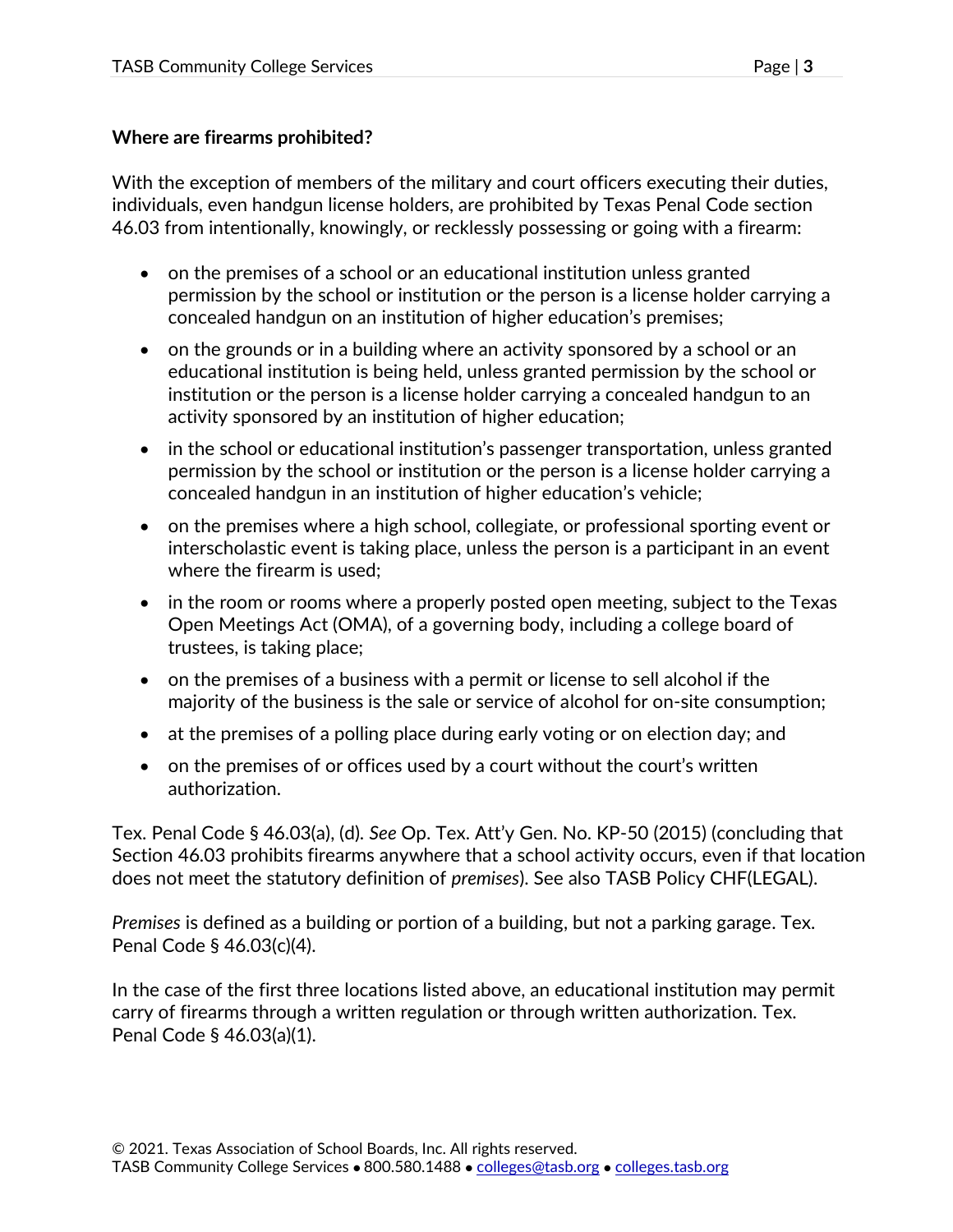Texas Penal Code section 46.15 includes the requirement that notice be provided under a Texas Penal Code section 30.06 or 30.07 at a college sporting event for the Section 46.03 prohibition on handgun carry by a license holder at the event to be effective. Tex. Penal Code § 46.15(g).

Texas Penal Code section 46.02 and the prohibition on carry in open meetings found at Section 46.03 do not apply to members of the military, certain security personnel, those who are traveling, and handgun license holders who are carrying their handguns in a concealed manner or in a holster, among other exceptions. Tex. Penal Code § 46.15(b).

Texas Penal Code section 46.15 provides a general defense from prosecution under Section 46.03 that the person promptly departed upon personal notice by the property owner or agent that carry is prohibited unless the property owner has properly posted the signage described by Section 46.15 or the actor knew carry was prohibited. Tex. Penal Code § 46.15(m)-(o).

Violations of Section 46.03 are punishable as a third-degree felony, with the exception of violations of provisions addressing carry at sporting and interscholastic events and open carry by a license holder at a higher education institution, as well as intentional concealed carry by a license holder on the institution's premises in violation of the institution's regulations with effective notice which are Class A misdemeanors. Tex. Penal Code § 46.03(g), (g-2).

Section 46.03 has traditionally been applied generally to community colleges as educational institutions. *See Dupree v. State*, 433 S.W.3d 788 (Tex. App.—Texarkana 2014) (reversing the conviction under Section 46.03 of an individual who carried a handgun on a college campus because he did not carry the handgun within a college building). However, the Texas attorney general stated in an opinion that the reference to "school or educational institution" does not include community colleges. Op. Tex. Att'y Gen. No. KP-120 (2016). The college should therefore consult with the college's attorney regarding the application of the criminal sanctions under Section 46.03 to those who carry weapons on campus.

Firearms are also prohibited in licensed day care centers unless carried by a qualified law enforcement officer. 40 Tex. Admin. Code § 746.3707.

#### **Must a college provide notice of a prohibition on carry under Texas Penal Code section 30.05?**

Under Texas Penal Code section 30.05, a community college may provide notice that it prohibits firearms on campus. To be effective, the notice must be a sign, posted conspicuously and clearly visible to the public at each entrance to the property, displaying the specified wording printed in both English and Spanish in contrasting colors and block letters at least one inch high. Tex. Penal Code § 30.05(c).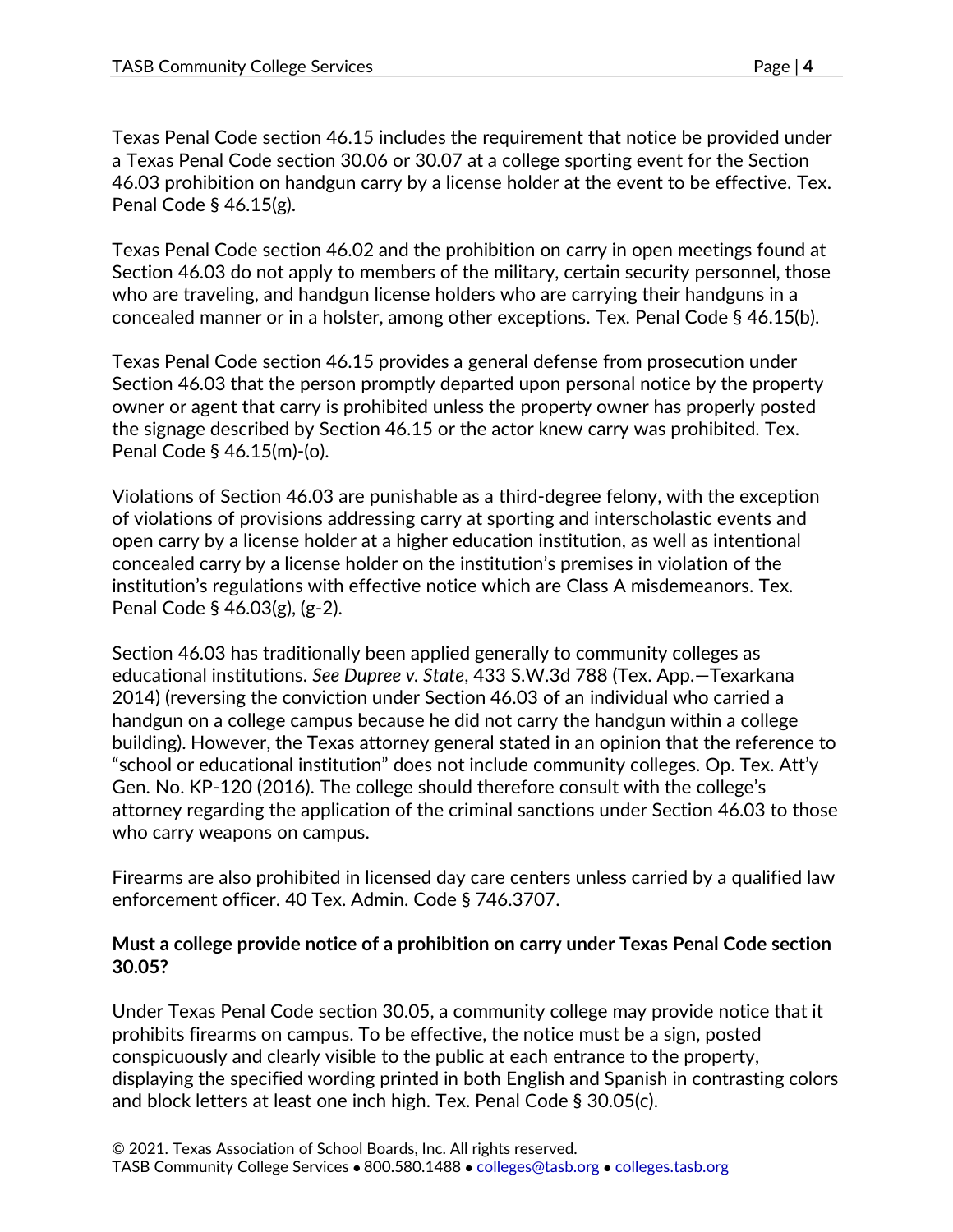Section 30.05 includes penalties specific to possession of weapons on the owner's property in violation of the section. A person commits a Class C misdemeanor punishable by a \$200 fine if a person comes onsite with a prohibited weapon, including a handgun, and the only reason the person is prohibited from entering the property is because the person possesses the prohibited weapon. If the person receives personal notice from the college that entry with the weapon is forbidden and the person refuses to depart, the offense is a Class A misdemeanor. The bill retains the defense to prosecution under Section 30.05 that is available to a person who is a license holder carrying a concealed handgun or a handgun in a holster if the only reason entry was forbidden was because the person carried a handgun. Therefore, the offense would apply to a person carrying a handgun only if proper notice is given and the person is carrying without a permit. Tex. Penal Code § 30.05(d-3).

### **Open Carry of Handguns**

### **May a person openly carry a handgun?**

A person may carry partially or wholly visible handguns stored in a holster with certain exceptions in addition to those described above at Firearms Generally. Tex. Penal Code § 46.02(a-5). See also TASB Policy CHF(LEGAL).

**Texas Penal Code section 46.03:** A handgun license holder, with the exception of a person participating in a historical reenactment, is prohibited by Texas Government Code section 46.03 from intentionally or knowingly displaying a handgun in the plain view of a person:

- on the premises of a higher education institution, such as a community college;
- on the institution's public or private driveway, street, sidewalk, or walkway; and
- in the institution's public or private parking lot, parking garage, or other parking area.

Tex. Penal Code § 46.03(a-2). Note these provisions do not apply to individuals who are not licensed to carry a handgun.

If carried in a motor vehicle or watercraft and the handgun is in plain view, the handgun must be holstered. Tex. Penal Code § 46.02(a-1).

### **Must a community college post notice of the prohibition on open carry?**

A community college need not post notice of the prohibition on open carry for Texas Penal Code section 46.03 to apply. However, Texas Penal Code section 30.07 provides an additional offense that will apply upon proper notice. Section 30.07 provides that a handgun license holder commits a trespass offense if the person openly carries a handgun in violation of Section 46.03 despite notice open carry is prohibited by the college.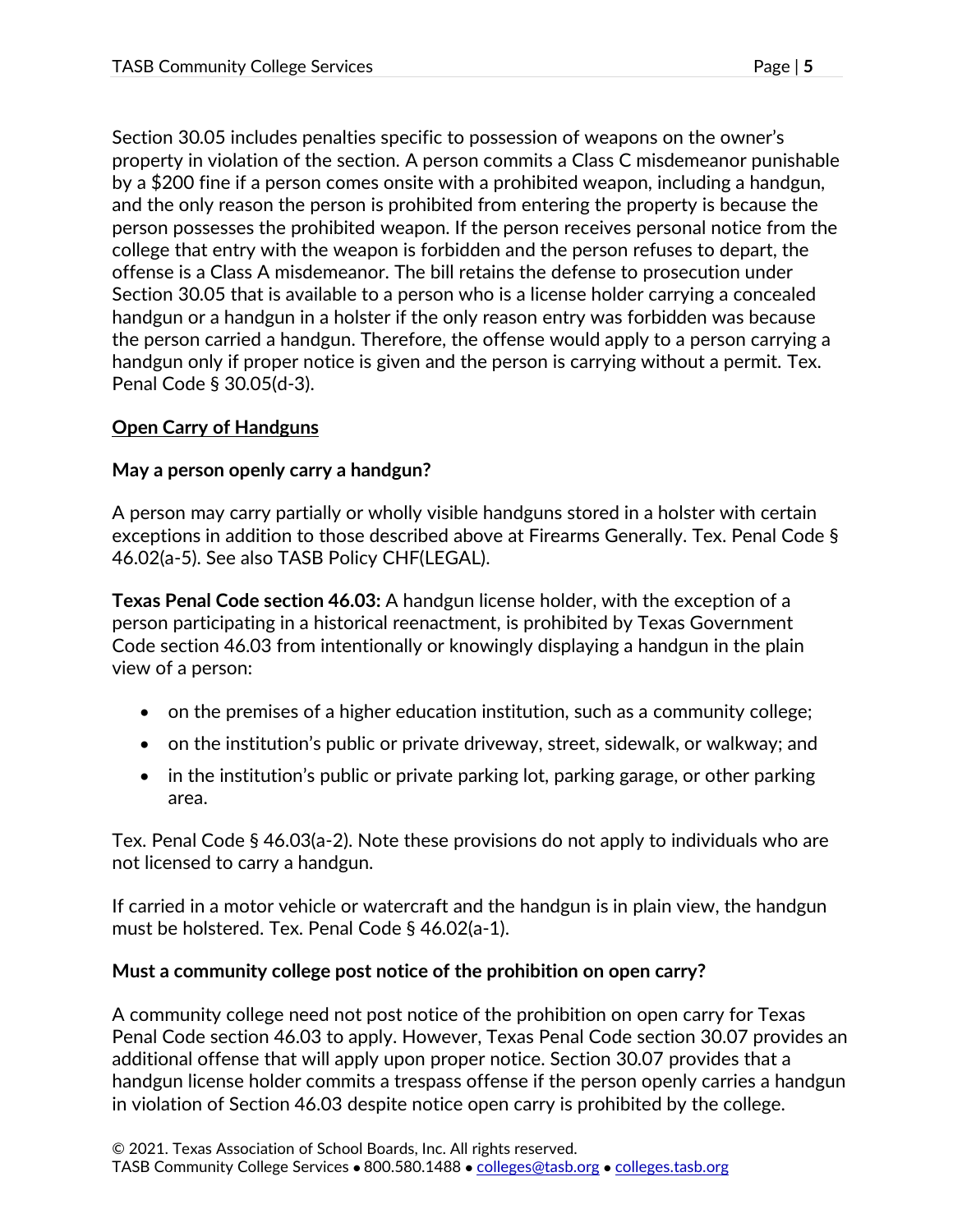To be effective, the notice must be communicated orally or in writing by the college or a person acting under the apparent authority of the college. If in writing, the communication must either be in the form of:

- a document, like a card, with the exact wording specified by Section 30.07; or
- a sign, posted conspicuously and clearly visible to the public at each entrance to the property, displaying the specified wording printed in both English and Spanish in contrasting colors and block letters at least one inch high.

Tex. Penal Code § 30.07(b)-(c).

*Entry* is defined as intrusion of the entire body. Tex. Penal Code §§ 30.05(b), .07(c)(1).

The license holder commits a Class A misdemeanor if the person openly carries a handgun onto college property where open carry is prohibited and fails to depart upon being given personal, oral notice that open carry is forbidden. All other violations of Section 30.07 are classified as a Class C misdemeanor punishable by a fine of up to \$200. Tex. Penal Code § 30.07(d).

Additionally, a community college may not post signs stating that a handgun license holder is prohibited from entering or remaining on property owned or leased by the college unless the prohibition is valid under state law. Tex. Gov't Code § 411.209. The penalties for doing so are described in more detail in the next section.

## **Concealed Carry of Handguns**

### **May a person carry a concealed handgun on campus?**

A handgun license holder may carry a concealed handgun on community college property subject to limited exceptions addressed by law or the college's rules and regulations. See TASB Policy CHF(LEGAL).

**Texas Government Code section 411.2031:** Texas Government Code section 411.2031 permits handgun license holders to carry a concealed handgun on a community college campus, subject to the rules and regulations of the community college. *Campus* is defined to include all land and buildings owned or leased by the college. Tex. Gov't Code 411.2031.

A handgun license holder commits an offense under Texas Penal Code section 46.03 if that person intentionally carries a concealed handgun in a building or portion of a building on the college campus in violation of the rules and regulations adopted by the college as described below provided that the college provides the notice described by Section 30.06 to the handgun license holder. Tex. Penal Code § 46.03(a-4).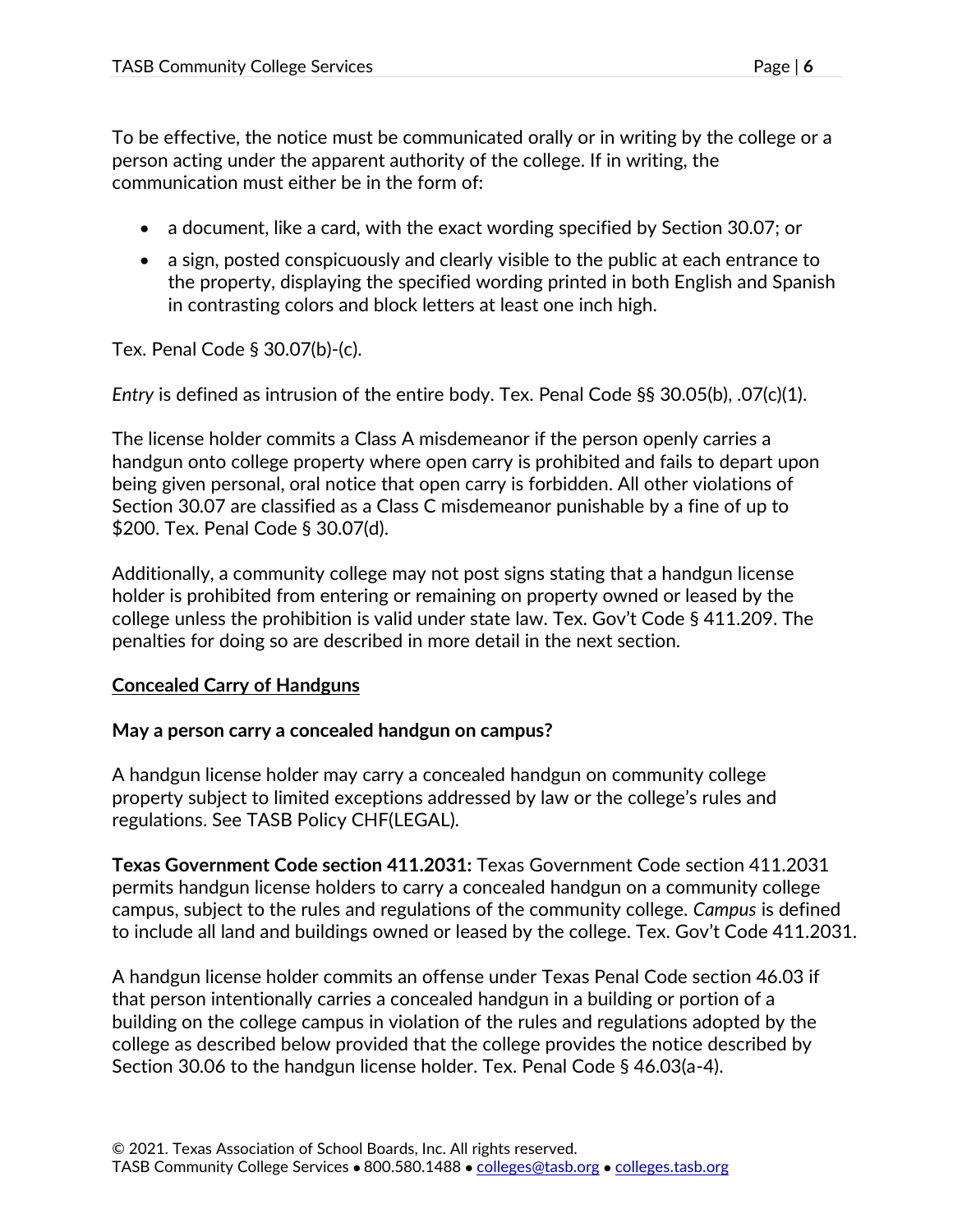**Other laws:** To the extent the Section 46.03 restrictions do not extend to concealed carry in parking areas, a community college may be tempted to invoke its authority as an employer to prohibit its employees from carrying concealed weapons in their personal cars parked on college property. However, the college may not prohibit an employee who is a handgun license holder from storing lawfully possessed firearms or ammunition in the employee's locked vehicle in a parking area provided for employees. Tex. Lab. Code § 52.061.

Similarly, the college may not prohibit or restrict any handgun license holder from storing or transporting lawfully-possessed firearms or ammunition in the person's locked car in a street, driveway, or parking area located on a college campus. *Campus* is defined as all land and buildings owned or leased by the college. Tex. Gov't Code § 411.2032.

### **What parameters apply to a community college's concealed carry regulations?**

Community colleges were required to take certain steps by August 1, 2017 to address campus carry. The college CEO, the college president or chancellor, as applicable, was required to establish reasonable rules or regulations addressing handgun license holders' carrying of concealed handguns on campus or in a building or portion of a building on campus. The restrictions were to be established only after first consulting with students, faculty, and staff regarding specific safety considerations, the nature of the student body, and the uniqueness of the campus environment. The college was permitted to also address the storage of handguns in on-campus residential facilities owned or leased and operated by the college in the regulations. The established rules and regulations may not generally prohibit or have the effect of generally prohibiting handgun license holders from carrying concealed handguns on campus. Once adopted, the college CEO may amend the rules when necessary to address campus safety. Tex. Gov't Code 441.2031(d)-(d-1).

Within 90 days after the rules and regulations were established, the college board of trustees was required to review the provisions and, if approved by at least two-thirds of the board, amend the provisions in whole or in part. Outside of the rules and regulations, the college is not permitted to prohibit handgun license holders from carrying handguns on campus. Tex. Gov't Code 441.2031(d)-(d-2).

As this process involves both the board and the administration, it will affect both policy CHF(LOCAL) and the regulations of those colleges that maintain their local policies through TASB. For recommendations on the placement of the adopted language, contact your college's policy consultant.

### **What considerations apply to the development and enforcement of the regulations?**

Several issues that the college may consider when developing and enforcing the concealed carry rules and regulations are discussed below.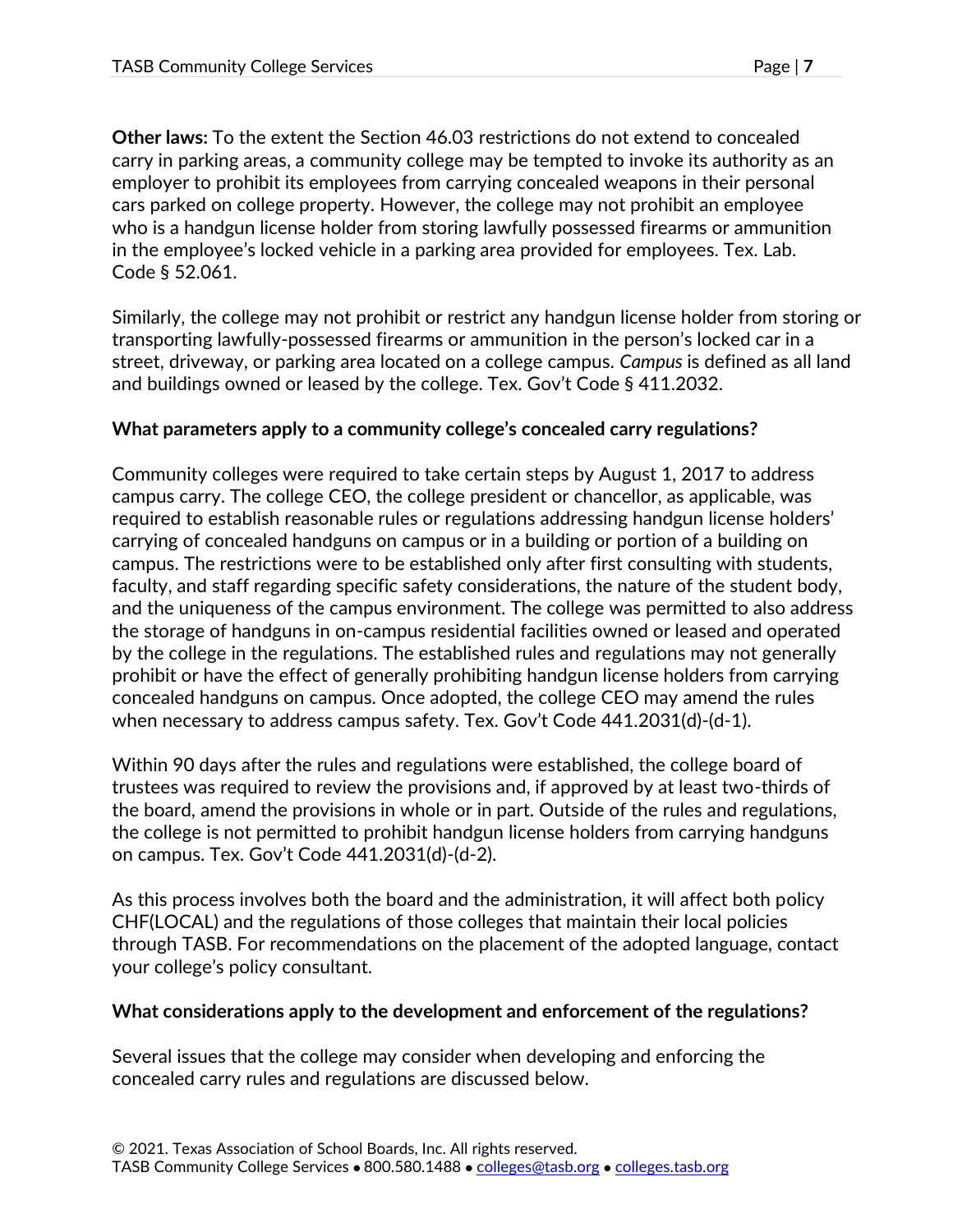**General Provisions:** In addition to provisions in the rules and regulations listing specific concealed carry exclusions, the college CEO may choose to establish general parameters for campus carry and address the application of the rules and regulations. The rules and regulations may:

- Recognize the right of a license holder to carry a concealed handgun on campus unless prohibited by state or federal law or by the exceptions described by the rules and regulations.
- State that the license holder will not be subject to prejudice for lawfully expressing the right to carry.
- State that open carry is prohibited on campus, with certain exceptions.
- Describe the college's expectations for the license holder, including that the license holder follow state and federal law and college policy and procedures and that the license holder either keep the handgun nearby and properly secured or properly store the handgun in accordance with law and the rules and regulations.
- Acknowledge that the license holder may be asked to show proof of license to a college police officer but that no other employee may ask to see the license.
- Include a disclaimer addressing the activities of employees who carry a concealed handgun outside of their duties as employees.
- Describe how the rules and regulations will be enforced, such as through the involvement of police in criminal infractions and discipline for violation of the rules and regulations.
- Address whether the college will provide general storage, such as storage at the college's police department facilities, or will expect individuals to lawfully store the handgun when going to a place on campus where concealed carry is prohibited.
- Reinforce the legal prohibitions on carry by repeating those prohibitions in the rules and regulations. For example, the regulations may state that a license holder is prohibited from carrying a handgun when intoxicated, while the college premise is used as a polling place, or while a facility is used by a court.
- Acknowledge that the rules and regulations will be distributed widely to faculty, staff, and students and describe the methods of distribution.
- Address any training regarding the rules and regulations, such as at employee orientations and before students register.
- Reinforce the placement of required signage as described by Texas Government Code section 30.06.
- Address the review of the rules and regulations, a process that may include the use of a special committee to provide recommendations to the college CEO based on requests filed by college units.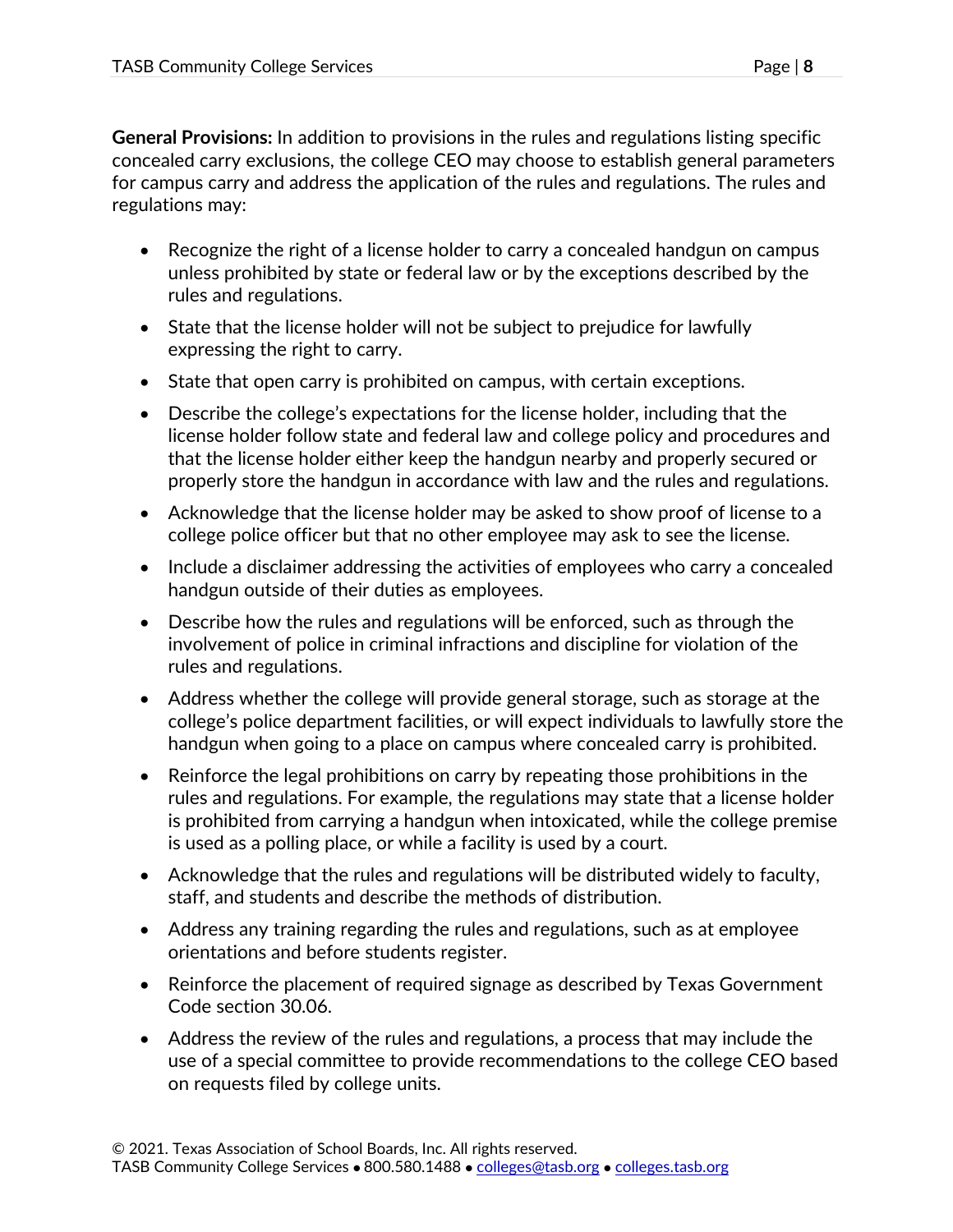• Define terminology used in the rules and regulations.

**Classrooms:** As instruction is a fundamental function of the college, it is natural that the classroom is one of the first locations a college may consider for a concealed carry ban. The Texas attorney general was asked the extent of the authority of institutions of higher education to place restrictions on concealed carry under the provisions of the bill. The attorney general concluded that, because the primary reason most individuals come to campus is to attend or teach classes, a prohibition on bringing handguns into all or a significant number of classrooms would result in the college generally prohibiting handgun license holders from bringing their guns to campus in violation of Texas Government Code section 411.2031. Similarly, delegating to instructors the power to determine if guns may be brought into their individual classrooms would violate the law's requirement that the college CEO establish the rules and regulations regarding concealed carry. Therefore, the college risks a legal challenge if it opts to prohibit concealed handguns in its classrooms, whether through rules and regulations adopted by the college CEO or by delegating the choice to individual instructors. Op. Tex. Att'y Gen. No. KP-51 (2015).

Subsequently, the attorney general was asked if community colleges may restrict the carry of concealed handguns in classrooms as community colleges regularly have a significant number of minors on campus. The attorney general determined that a college may not use the presence of minors as a basis to categorically prohibit concealed handguns from classrooms. However, colleges are permitted to adopt reasonable rules to accommodate the particular nature of the campus and student population if those rules do not have the effect of generally prohibiting concealed carry by license holders on campus. A restriction on carry in a specific classroom during a time when a group of minors will congregate may therefore qualify. Op. Tex. Att'y Gen. No. KP-120 (2016).

**Staff Offices:** The college may choose to consider whether to prohibit concealed handguns in employee offices, such as through provisions in the rules and regulations themselves or through the delegation of the choice to individual staff members regarding their personal offices. When considering such provisions, the college should keep in mind the attorney general's conclusions in a similar situation described above that of classrooms. For example, the college should consider whether delegation to individual staff members of the option to exclude handguns in their individual offices would violate the bill's requirement that the college CEO establish the regulations regarding concealed carry or if the college is best served by allowing an employee to request that the college CEO grant an exclusion applicable to the employee's office. The college should also consider whether accessibility to instructors would be hindered by such a prohibition, especially if the college does not provide areas outside of individual staff offices for the students to meet with faculty and staff to further their education.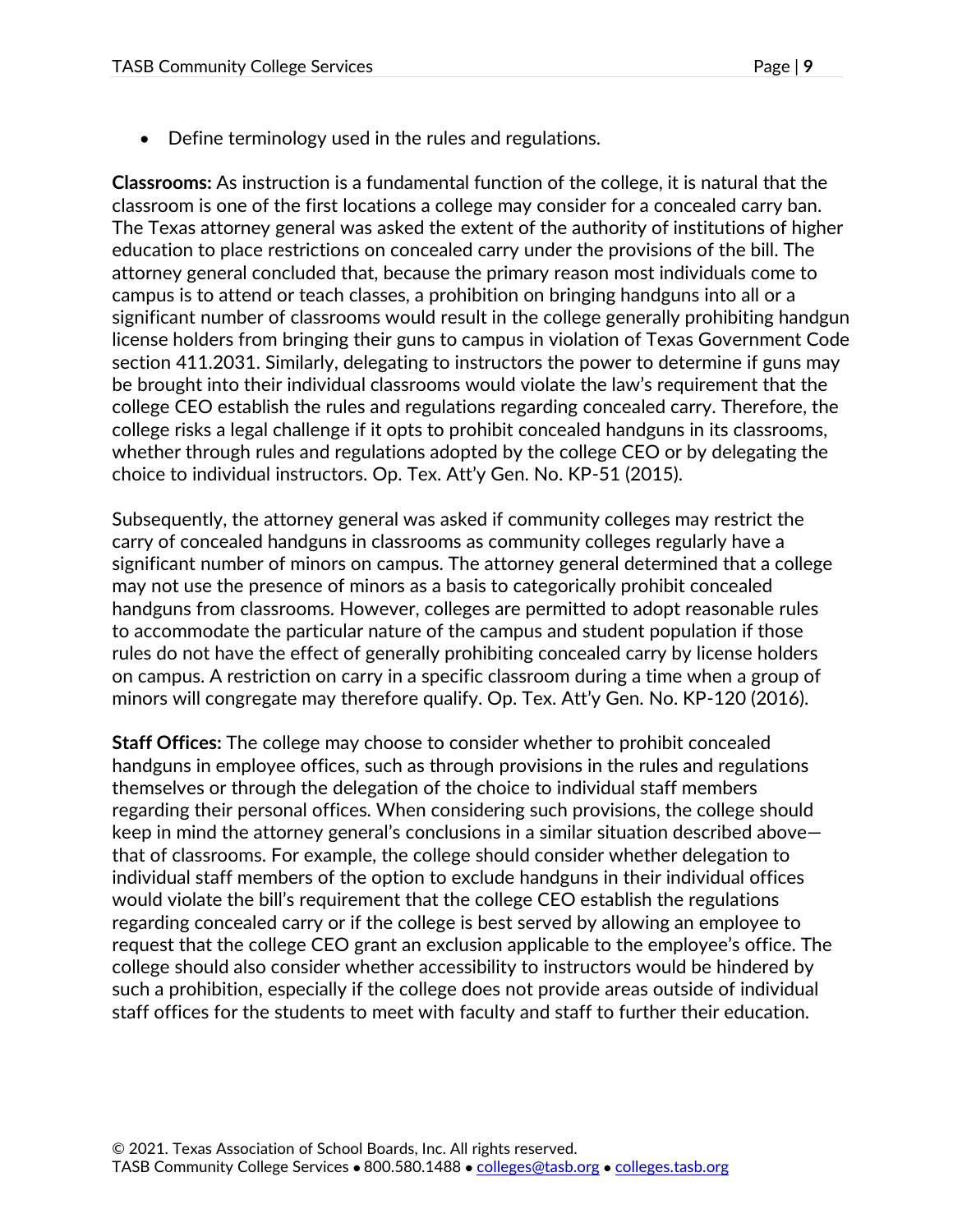**Dorms:** As mentioned above, the rules and regulations may address the storage of handguns in on-campus residential facilities owned or leased and operated by the college. If the college has dorms, apartments, or other residential facilities, the college CEO should decide whether students will be required to store their handguns in a gun safe or other secure container. If so, the college CEO should decide whether to offer approved safes for rental or to require the students to provide their own safes. If the latter, the college may choose to approve the safe and the safe's installation or may install the student's safe. The rules and regulations may also address carry by visitors, and storage of their handguns, in the residence halls as well as carry in common areas of the residence hall. The college CEO may choose to acknowledge that, though the handgun must remain concealed even in the student's residence, the handgun may be visible when transferring the handgun into the safe.

The college CEO may choose to offer roommates of those students who possess a handgun the option of transferring to another room or leaving the college residences. If these options are provided, the rules and regulations should either state a process for requesting and approving the move or state that the process is described in materials provided to residents, such as a residence life handbook. The contract signed by residents should address the option.

Note, the Texas attorney general concluded that to prohibit guns in residence facilities would effectively prevent the residents who are handgun license holders from bringing their guns on campus in violation of the law as the bill addresses handgun storage in dorms assuming that carry in those locations will be allowed. Op. Tex. Att'y Gen. No. KP-51 (2015). However, the college may choose to impose restrictions in special circumstances when safety or other relevant concerns are determined to apply. For example, the college CEO may consider whether to prohibit handguns in dorms during special programs like while the residents are minors attending a summer camp or other special program. Additionally, the college may have leased buildings to a third party so that that party may operate a residential facility. The rules and regulations may choose to acknowledge that the facility is not under the college's possession or control and that the third party will provide annual notice to the college as to whether handguns are prohibited in the facility.

**Sporting and Interscholastic Events:** Prohibitions on carry in a building or portion of a building where a collegiate sporting event or interscholastic event is taking place is addressed by law. However, as this is an issue of particular interest, the rules and regulations may specifically mention the prohibition in the rules and regulations and list the facilities at which the activities may occur. The college CEO may choose to specifically reference club and intramural sports. The rules and regulations may also address Section 30.06 signage for prohibitions on concealed carry. The mention of notice will also serve as reminder that the notice is required for the Section 46.03 prohibition to apply to collegiate sporting events.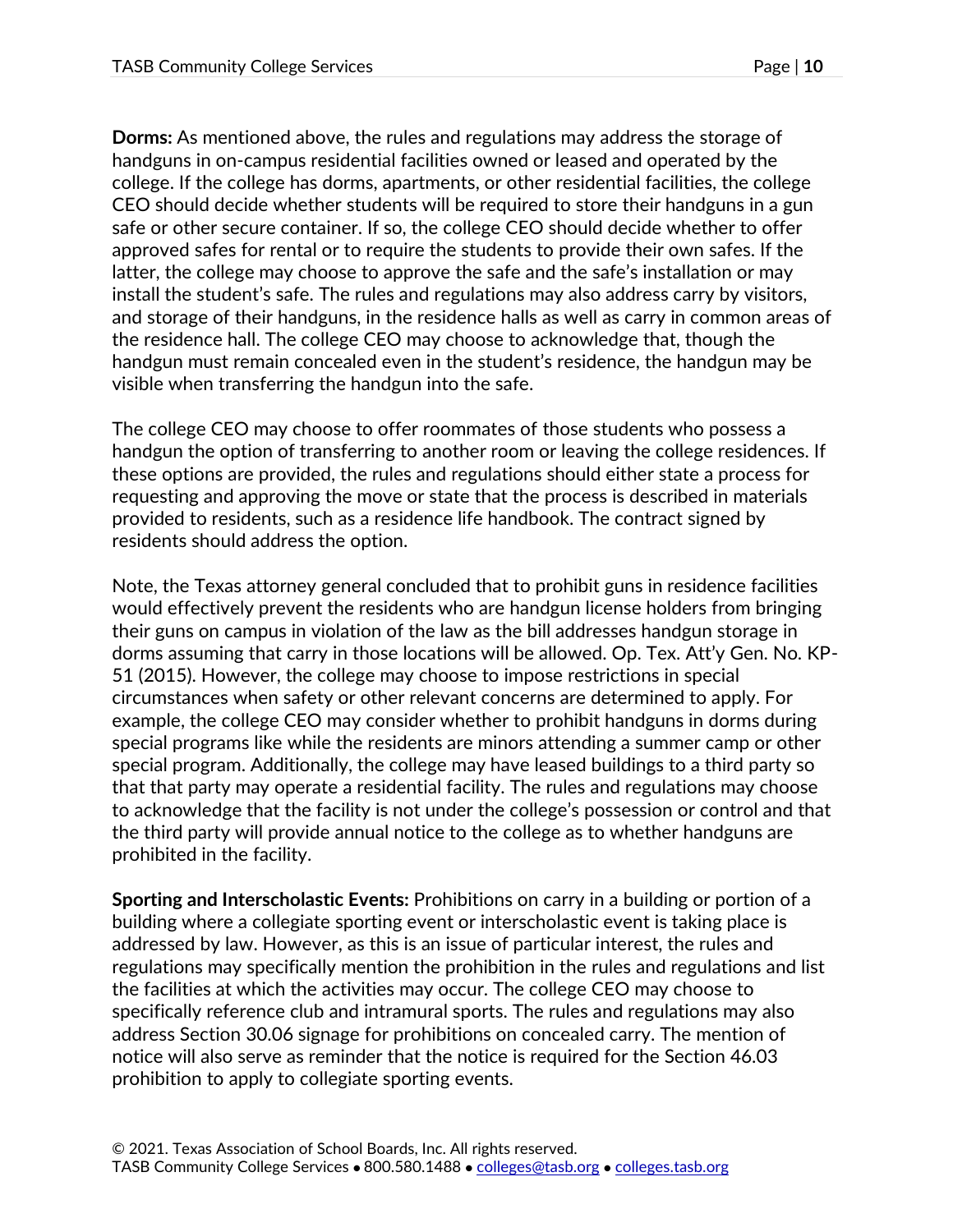**Disciplinary Hearings:** The college CEO may consider whether concealed carry at employee and student disciplinary and grievance hearings creates a safety risk due to the nature of the subject matter. If the college CEO chooses to prohibit concealed handguns at the hearings, the regulations should address if the prohibition applies permanently to a particular location that regularly houses the hearings or if the prohibition should be implemented temporarily while a hearing is conducted.

**Classes and Programs for Minors:** Colleges often serve minors, whether through an established day care, an early college high school, summer camps, or other educational programs. The state legislature has historically expressed a desire to prohibit handguns from places where groups of minors are present through the passage of law and in debate regarding campus carry. With this in mind, the college CEO may consider prohibiting concealed weapons at locations where such educational programs are conducted.

The attorney general was asked if community colleges may restrict the carry of concealed handguns in programs where minors will be present and where they are expected to appear; in locations where minors may gather as part of multi-week programs specifically targeting minors; and on campuses that maintain day care programs. After reviewing the relevant statutes, the attorney general could not conclude that the legislature intended a general prohibition on concealed carry, including categorically prohibiting carry in those locations subject to the request, simply because minors are present. However, colleges are permitted to adopt reasonable rules to accommodate the particular nature of the campus and student population as long as the rules do not have the effect of generally prohibiting concealed carry by license holders on campus. The attorney general used as examples places where minors will congregate at the times those minors congregate and the rooms housing a day care center. Op. Tex. Att'y Gen. No. KP-120 (2016).

**Laboratories:** The college CEO should consider whether the discharge of a handgun in certain locations on campus, such as laboratories, will pose a safety concern due to the presence of hazardous chemicals, biohazards, and equipment that is not compatible with metallic objects. Additionally, research activities in the laboratories, such as animal research, may be conducted under contracts that prohibit the presence of weapons or may otherwise be incompatible with the presence of handguns.

**Patient-Care Facilities:** The college CEO may choose to consider the exclusion of concealed handguns at locations where health and counseling services are provided due to the nature of the services.

**Temporary Prohibition:** When applying state law, like the prohibition on concealed carry at school district activities that may occur on a college campus, the college may find a need to apply a temporary prohibition on concealed handguns at those events. The college CEO may also choose to prohibit concealed carry for purposes of safety in limited instances, like at an event where alcohol will be served. The Texas attorney general concluded that occasional, reasonable, temporary restrictions in locations on campus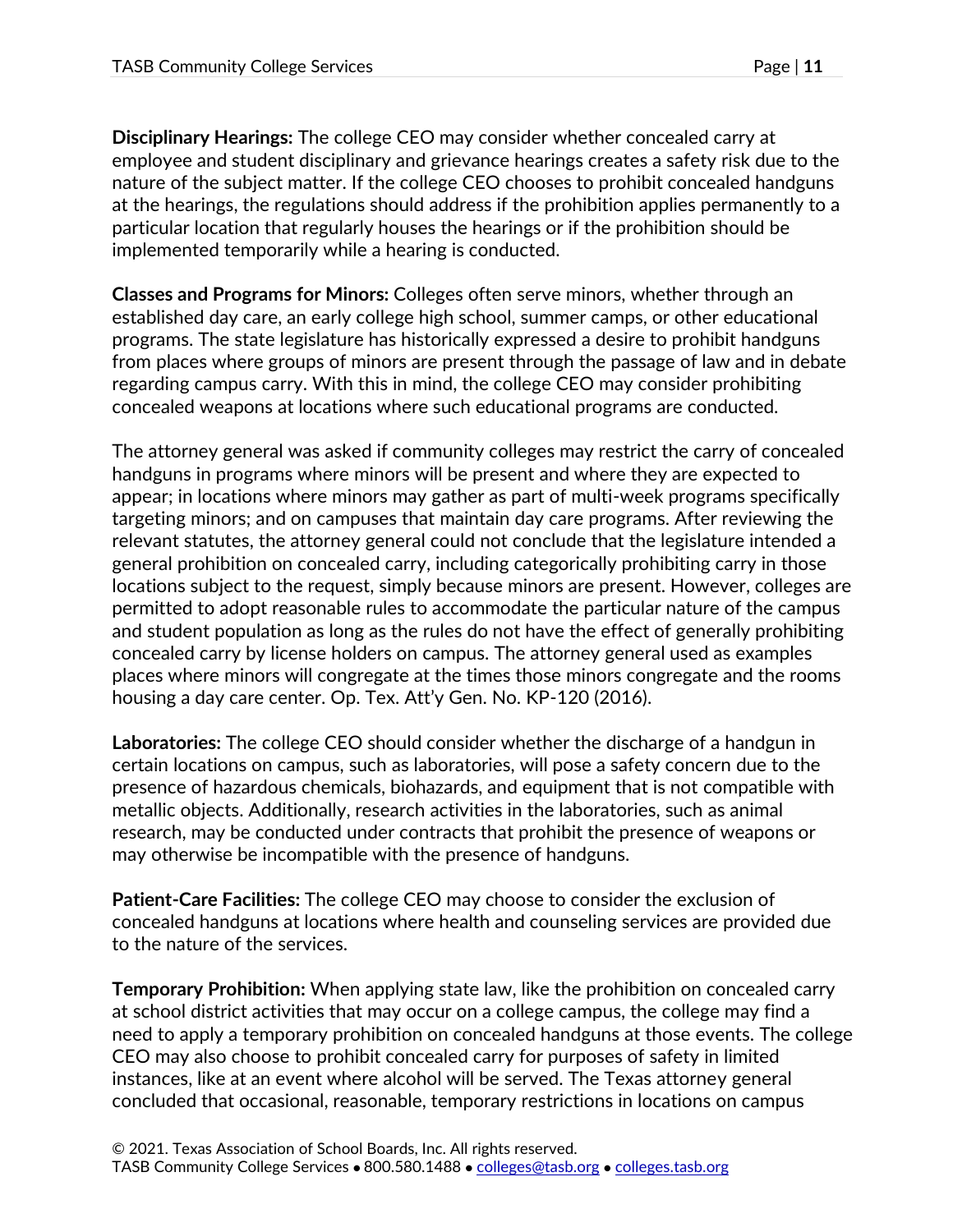where guns would otherwise be allowed and that are published prominently on the college's website are permitted under bill provisions allowing for amendments to the rules to be issued for the purpose of campus safety. Op. Tex. Att'y Gen. No. KP-51 (2015).

The rules and regulations should address the temporary prohibitions, including the description of a process for requesting and approving the prohibition, such as review by a special committee that provides recommendations to the college CEO, and the application of temporary signage.

**Other Areas:** The college CEO may determine after consulting with students, faculty, and staff regarding specific safety considerations, the nature of the student body, and the uniqueness of the campus environment that concealed carry should be prohibited in other areas on campus. For example, facilities may be leased to a third party that prohibits concealed carry on property. The college CEO may choose to require the third party to provide annual notice to the college as to whether handguns are prohibited in the facility. The college may also find a safety concern for handguns to be allowed in nonpublic, secured areas of the college police building.

**Harmony with Existing Policy and Procedures:** The college should review existing policy, regulations, handbooks, and other materials for any conflicts with the rules and regulations and adjust the text accordingly.

### **Must a community college report regarding its regulations?**

The college must report to the legislature and the relevant standing legislative committees by September 1 of each even-numbered year a description of the college's rules and regulations addressing campus carry and explain the reasons for those provisions. Tex. Gov't Code § 441.2031(d-4).

## **What should a college do to implement the concealed carry rules and regulations?**

The college's concealed carry rules and regulations must be distributed widely to faculty, staff, and students, including by placing them in a prominent location on the college's website. In addition, if the college opts to prohibit concealed weapons in campus buildings, the college must provide the written notice described by Texas Government Code section 30.06, below, a provision specifying the language and format of a card, document, or posted sign that reflects the prohibition. Tex. Gov't Code § 441.2031(d-1), (d-3). Intentional concealed carry in violation of these regulations is a criminal offense, unless the carry was part of a historical reenactment conducted consistent with Texas Alcoholic Beverage Commission rules. Tex. Penal Code §§ 46.03(a-4), .15(j).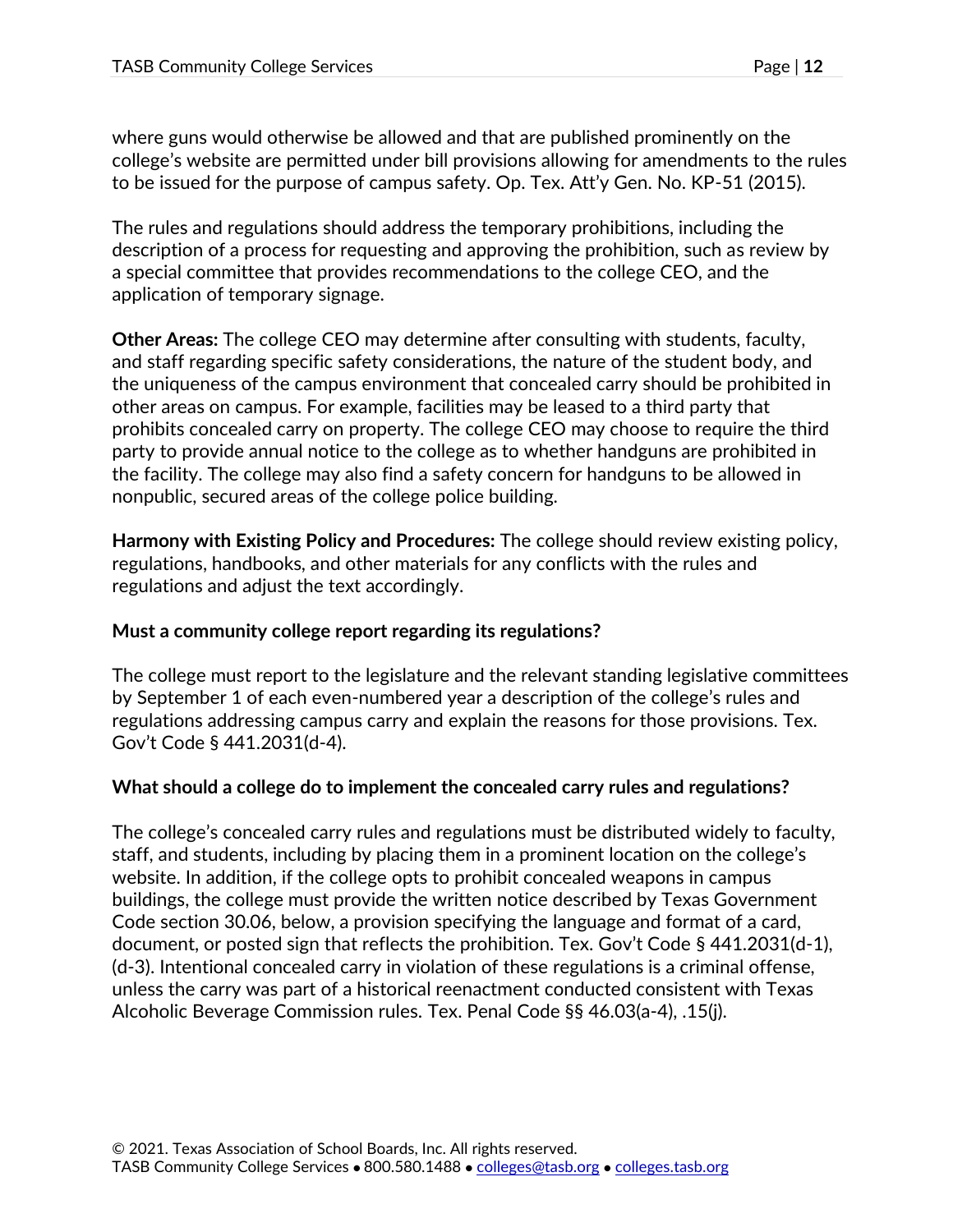**Standing Committee:** The college CEO may choose to establish a standing committee to assist in the regular review of the rules and regulations and, if applicable, processing requests for temporary restrictions. The committee may also assist with planning education and awareness and other implementation efforts. The structure of the committee should be based on the needs of the college community. The committee membership may reflect the population of the college community and may include those responsible for overseeing the implementation of the regulations. The membership may include:

- members of the administration and staff who work in the areas of risk management, legal services, student life, residence life, off-campus life, counseling, facilities, IT, communications, or athletics;
- other staff representatives, such as the staff council president;
- faculty representatives, such as the faculty senate president;
- student representatives, such as the student government president; and
- representatives of the college police department.

**Website:** A community college is required to post the rules and regulations on the college's website. Tex. Gov't Code 441.2031(d-3). Beyond satisfying the legal requirement, a detailed website can be an important component of the college's education and outreach efforts because people often look first online to find answers to their questions. In addition to the college's rules and regulations and information about the implementation of the rules, the website may include:

- An overview of the legal requirements and relevant links, such as those to the gun laws and legislation described above, the firearms statutes, attorney general opinions addressing the laws, and the Texas Department of Public Safety handgun procedures.
- Answers to frequently asked questions regarding carry on college property.
- An explanation of the development of the rules and regulations.
- Details regarding opportunities for education regarding campus carry and the rules and regulations.
- A video explaining the law and the college's rules and regulations.
- Any relevant forms, such as a request for a temporary prohibition.

**Education Efforts:** The college should engage in efforts to educate the college community about the rules and regulations in a manner tailored for that particular college. The college may provide forums for the entire community or targeting specific groups. The college should take advantage of gatherings, like regularly scheduled faculty and staff trainings and student orientations. The college should summarize and provide a link to the rules and regulations on the college's website and student and employee handbooks and other relevant documents distributed to the campus community. The college may also develop an informational video.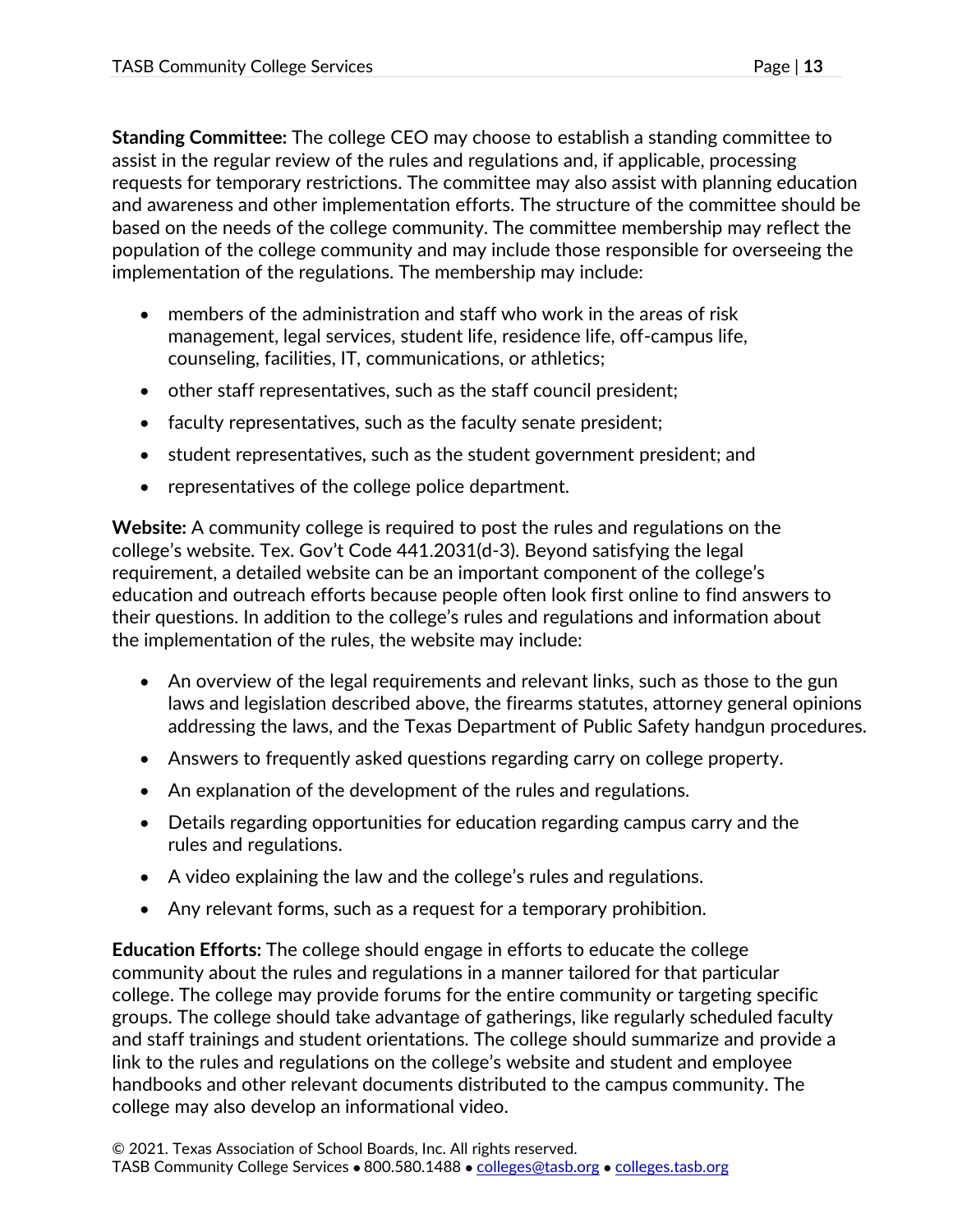## **May a college be held liable for actions taken related to concealed carry?**

The bill clarifies that the college is immune from damages claims deriving from actions taken as permitted, or duties required but not fulfilled, by Texas Government Code chapter 411, subchapter H, which includes the new provisions addressed in the bill as well as other concealed weapons provisions. The bill grants similar immunity to college officials and employees. However, the immunity does not extend to situations where the action or failure to act is capricious or arbitrary or to a college officer or employee who possesses a handgun on campus and engages in conduct related to the handgun that serves as the basis of a personal injury or property damage claim.

## **Must a community college post notice that concealed carry is prohibited on campus?**

A community college must post notice for certain prohibitions on concealed carry to apply, such as prohibition on carry consistent with college regulations and the prohibition on carry at collegiate sporting events.

Further, Texas Penal Code section 30.06 provides an additional offense that will apply upon proper notice. Section 30.06 provides that a handgun license holder commits a trespass offense if the person carries a concealed handgun in violation of Texas Penal Code section 46.03 despite notice concealed carry is prohibited by the college. Tex. Penal Code § 30.06(a).

To be effective, the notice must be communicated orally or in writing by the college or a person acting under the apparent authority of the college. If in writing, the communication must either be in the form of:

- a document, like a card, with the exact wording specified by Section 30.06; or
- a sign, posted conspicuously and clearly visible to the public, displaying the specified wording printed in both English and Spanish in contrasting colors and block letters at least one inch high.

Tex. Penal Code § 30.06(b)-(c).

The license holder commits a Class A misdemeanor if the person carries a concealed handgun onto college property where concealed carry is prohibited and fails to depart upon being given personal, oral notice that concealed carry is forbidden. All other violations of Section 30.06 constitute a Class C misdemeanor punishable by a fine of up to \$200. Tex. Penal Code § 30.06(d).